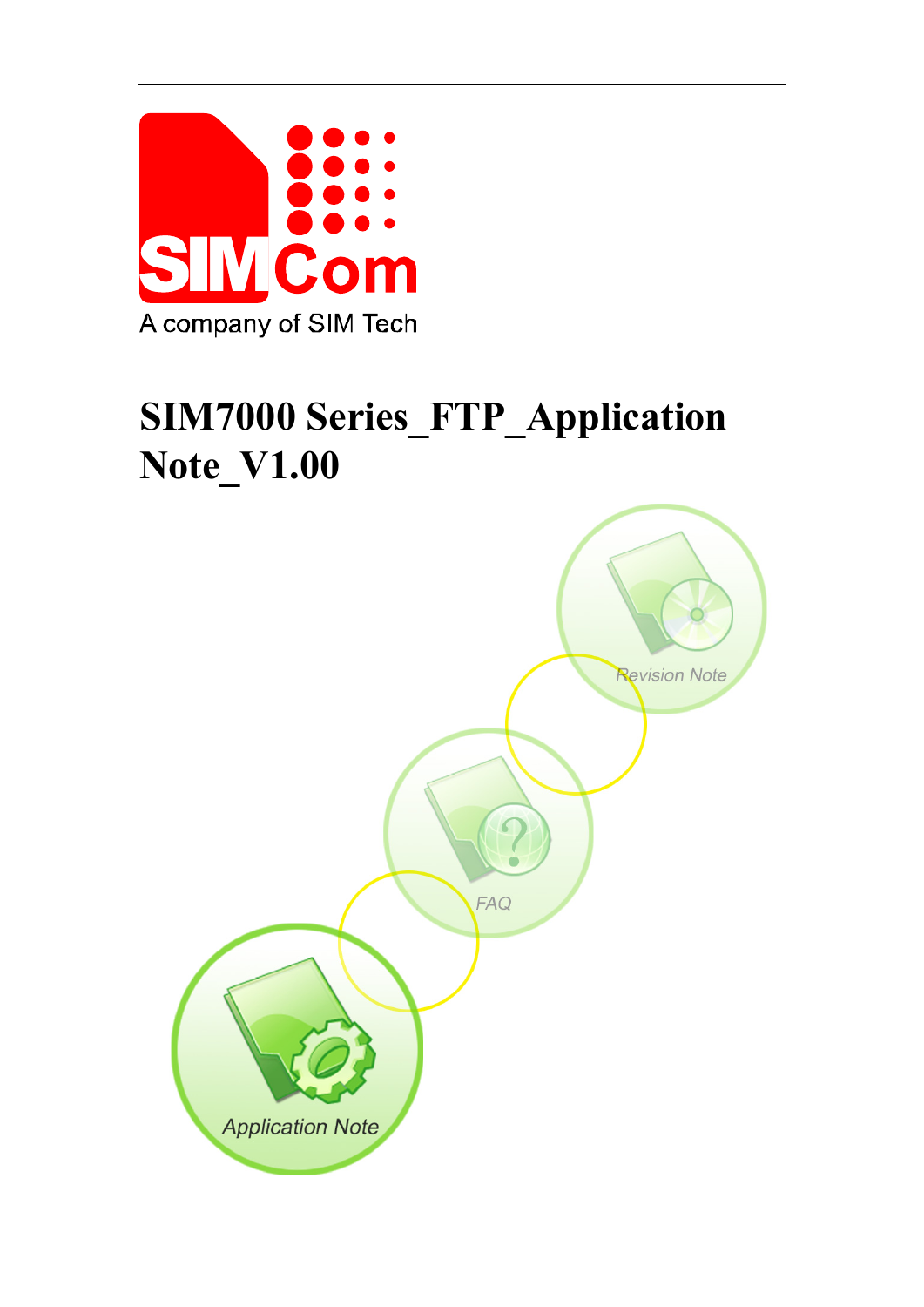

| <b>Document Title</b>      | SIM7000 Series FTP Application Note       |  |
|----------------------------|-------------------------------------------|--|
| <b>Version</b>             | 1.00                                      |  |
| Date                       | 2017-12-15                                |  |
| <b>Status</b>              | Release                                   |  |
| <b>Document Control ID</b> | SIM7000 Series FTP Application Note V1.00 |  |

#### **General Notes**

SIMCom offers this information as a service to its customers, to support application and engineering efforts that use the products designed by SIMCom. The information provided is based upon requirements specifically provided to SIMCom by the customers. SIMCom has not undertaken any independent search for additional relevant information, including any information that may be in the customer's possession. Furthermore, system validation of this product designed by SIMCom within a larger electronic system remains the responsibility of the customer or the customer's system integrator. All specifications supplied herein are subject to change.

#### **Copyright**

This document contains proprietary technical information which is the property of Shanghai SIMCom Wireless Solutions Ltd, copying of this document and giving it to others and the using or communication of the contents thereof, are forbidden without express authority. Offenders are liable to the payment of damages. All rights reserved in the event of grant of a patent or the registration of a utility model or design. All specification supplied herein are subject to change without notice at any time.

*Copyright © Shanghai SIMCom Wireless Solutions Ltd. 2017*

J.H.Com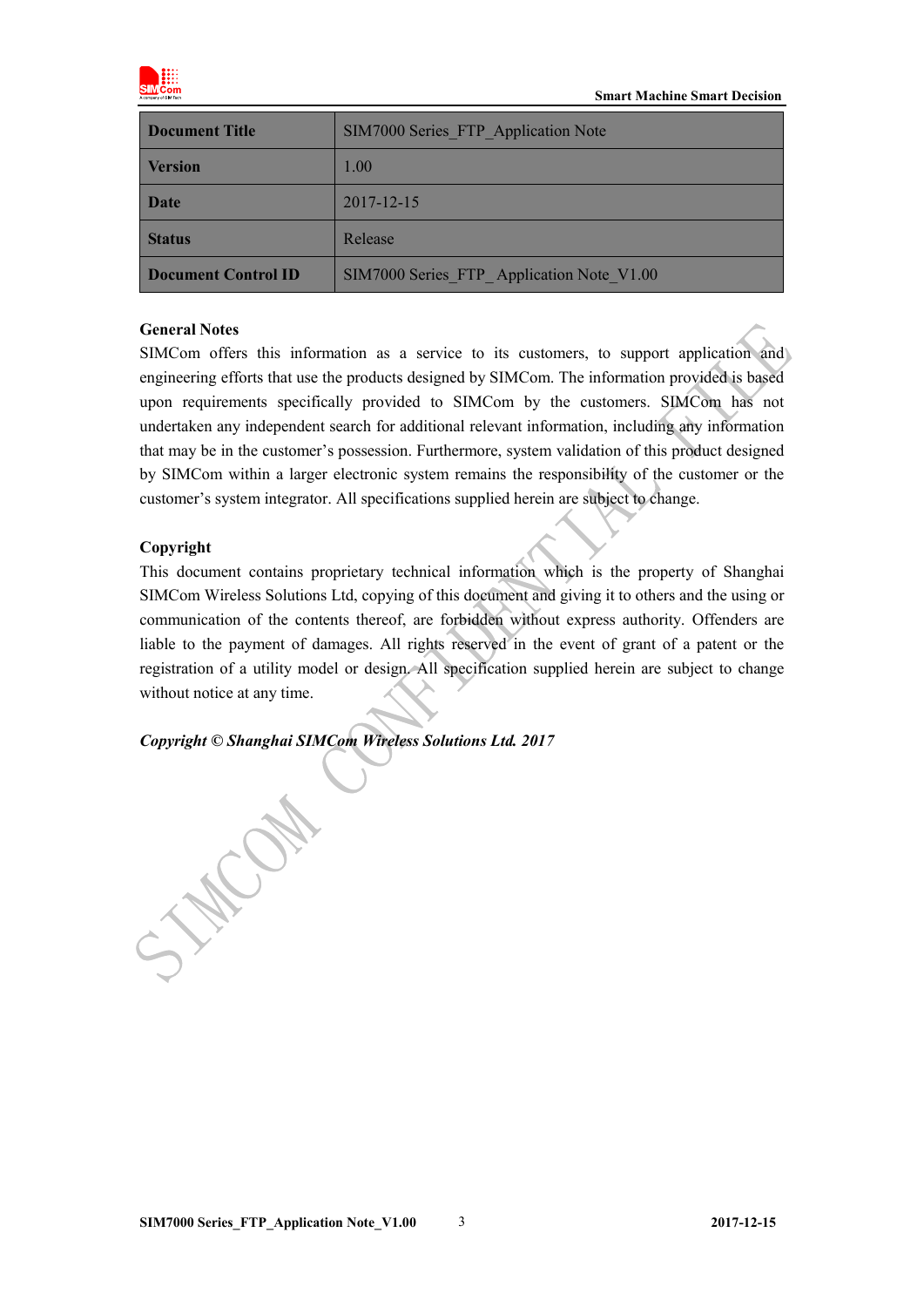

# **Contents**

| 1                |                |                   |  |
|------------------|----------------|-------------------|--|
|                  | 1 <sub>1</sub> |                   |  |
| $\boldsymbol{2}$ |                |                   |  |
| $\mathbf{3}$     |                |                   |  |
|                  | 3.1            |                   |  |
|                  | 3.2            |                   |  |
|                  | 3.3            |                   |  |
|                  | 3.4            |                   |  |
|                  | 3.5            |                   |  |
|                  | 3.6            |                   |  |
|                  | 3.7            |                   |  |
|                  | 3.8            |                   |  |
|                  | 3.9            |                   |  |
|                  | 3.10           |                   |  |
|                  | 3.11           |                   |  |
|                  | 3.12           |                   |  |
|                  | 3.13           |                   |  |
|                  | 3.14           |                   |  |
|                  | 3.15           |                   |  |
|                  | 3.16           |                   |  |
|                  | 3.17           |                   |  |
|                  | 3.18           | FTP Rename Method |  |
|                  | 3.19           |                   |  |
|                  |                |                   |  |
|                  | $\mathbf{A}$ . |                   |  |
|                  | Β.             |                   |  |
|                  |                |                   |  |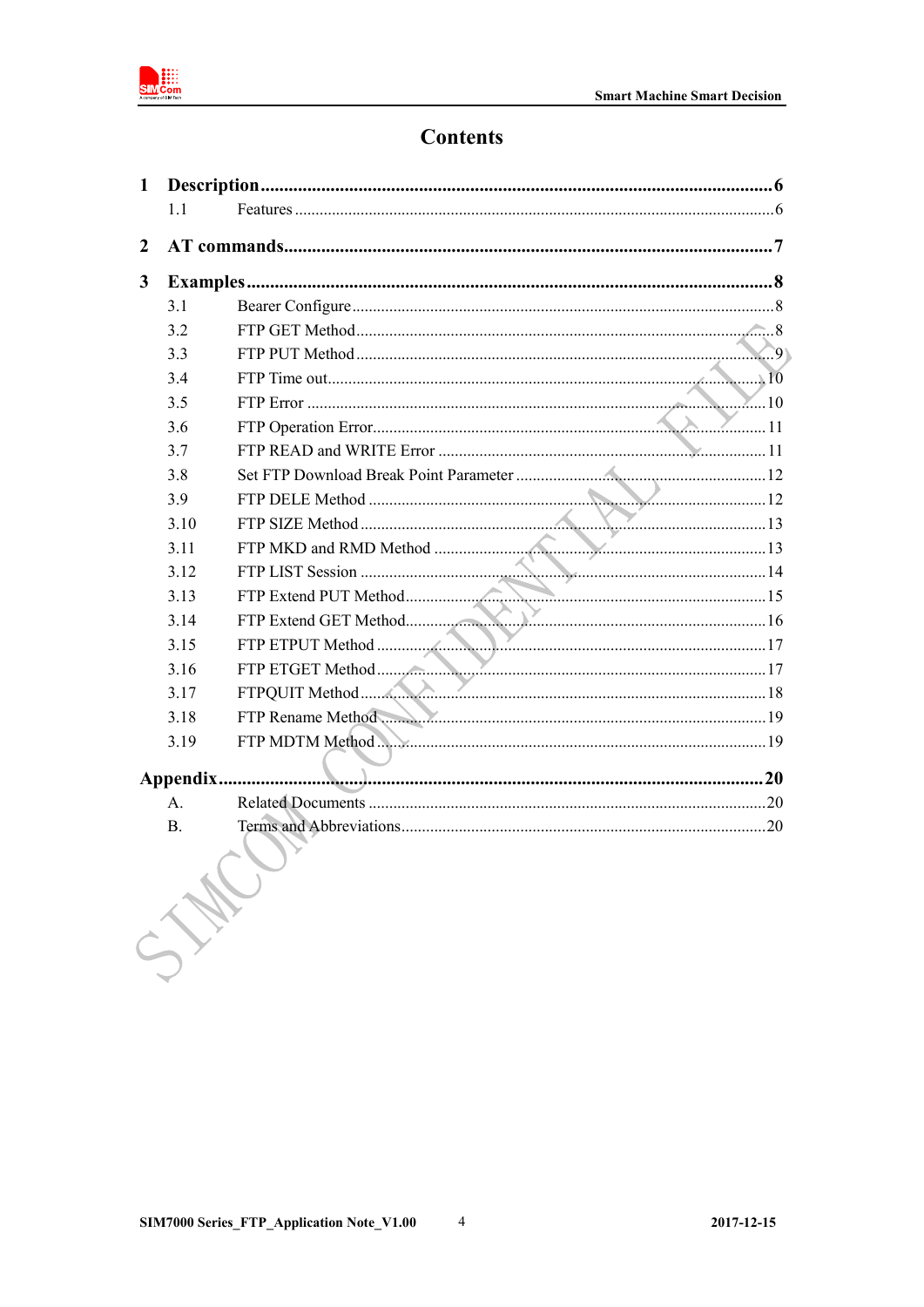

## **Version History**

| Date             | <b>Version</b> | <b>What is new</b> | Author     |
|------------------|----------------|--------------------|------------|
| $2017 - 12 - 15$ | 1.00           | New version        | Wenjie.lai |

## **Scope**

This document presents the AT command of FTP operation and application examples. This document can apply to SIM7000 series modules with FTP function.

**PRAIL** 

Kay Ca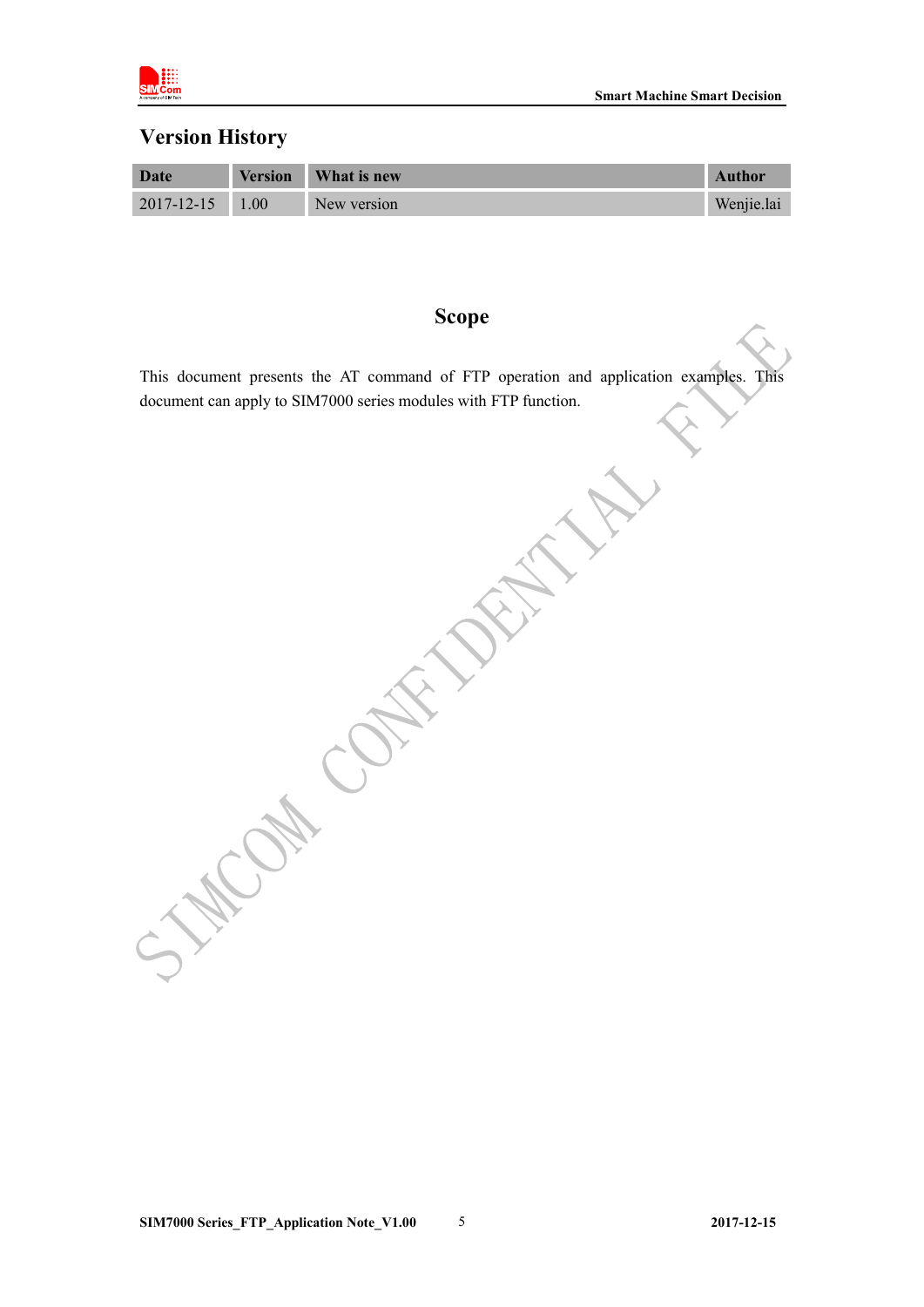

## <span id="page-4-0"></span>**1 Description**

This chapter introduces the FTP application features of SIM7000 series modules

#### <span id="page-4-1"></span>**1.1 Features**

1) SIM7000 series modules support File Transfer Protocol application. which provides a mode to interact with FTP server. The basic application contains GET, PUT methods, it also supports broken transfer resuming function. PUT method supports APPE, STOR and other modes.

**SIM7000 Series\_FTP\_Application Note\_V1.00** 6 **2017-12-15**

Kan Cal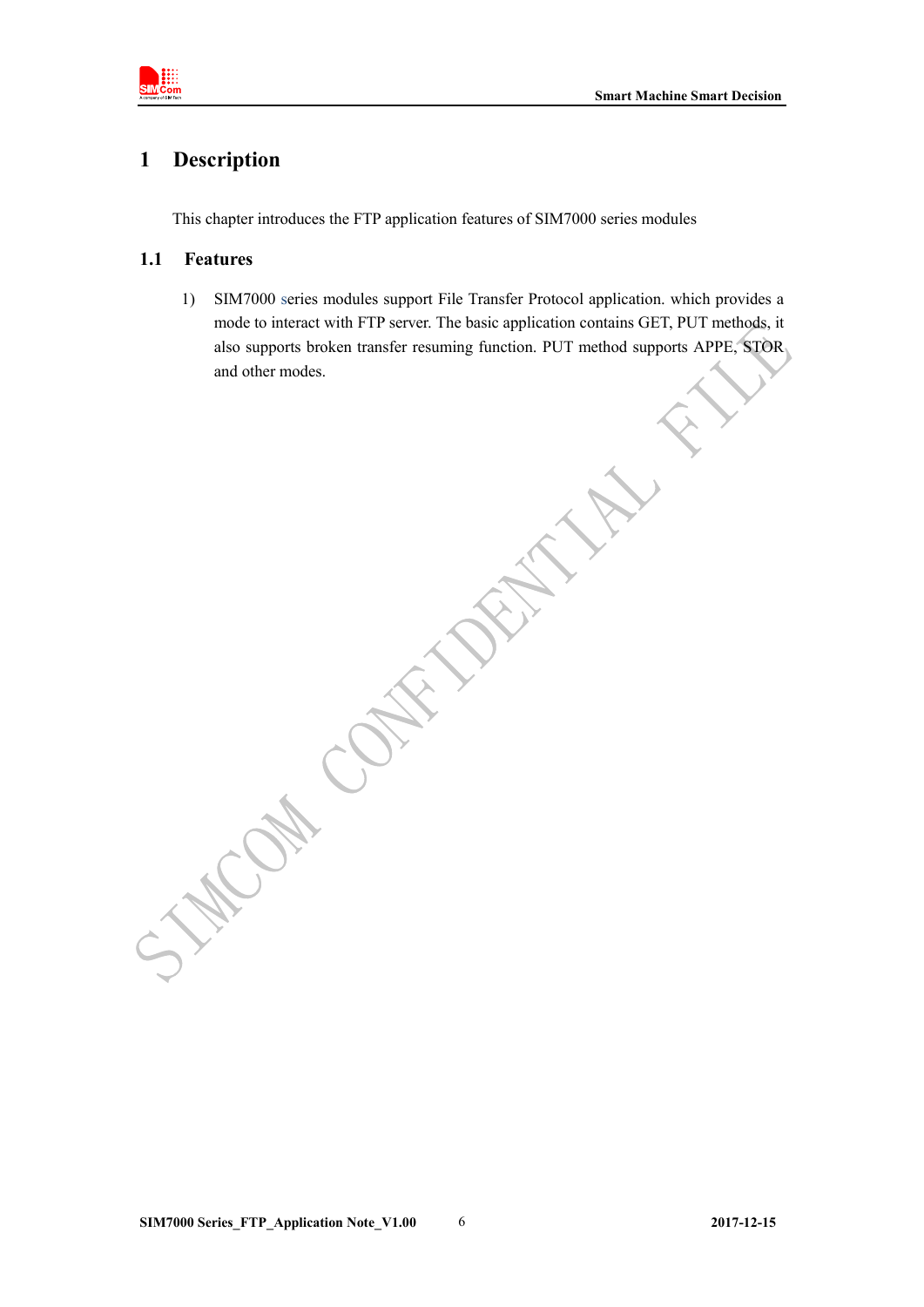

# <span id="page-5-0"></span>**2 AT commands**

| <b>Command</b> | <b>Description</b>                                                          |
|----------------|-----------------------------------------------------------------------------|
| AT+FTPPORT     | Set FTP control port                                                        |
| AT+FTPMODE     | Set active or passive FTP mode                                              |
| AT+FTPTYPE     | Set the type of data to be transferred                                      |
| AT+FTPPUTOPT   | Set FTP put type                                                            |
| AT+FTPCID      | Set FTP bearer profile identifier                                           |
| AT+FTPREST     | Set resume broken download                                                  |
| AT+FTPSERV     | Set FTP server address                                                      |
| AT+FTPUN       | Set FTP user name                                                           |
| AT+FTPPW       | Set FTP password                                                            |
| AT+FTPGETNAME  | Set download file name                                                      |
| AT+FTPGETPATH  | Set download file path                                                      |
| AT+FTPPUTNAME  | Set upload file name                                                        |
| AT+FTPPUTPATH  | Set upload file path                                                        |
| AT+FTPGET      | Download file                                                               |
| AT+FTPPUT      | Set upload file                                                             |
| AT+FTPDELE     | Delete specified file in FTP server                                         |
| AT+FTPSIZE     | Get the size of specified file in FTP server                                |
| AT+FTPSTATE    | Get the FTP state                                                           |
| AT+FTPEXTPUT   | Extend upload file                                                          |
| AT+FTPMKD      | Make directory on the remote machine                                        |
| AT+FTPRMD      | Remove directory on the remote machine                                      |
| AT+FTPLIST     | List contents of directory on the remote machine                            |
| AT+FTPEXTGET   | Extend download file                                                        |
| AT+FTPETPUT    | <b>Upload File</b>                                                          |
| AT+FTPETGET    | Download File                                                               |
| AT+FTPQUIT     | Quit current FTP session                                                    |
| AT+FTPRENAME   | Rename the Specified File on the Remote Machine                             |
| AT+FTPMDTM     | Get the Last Modification Timestamp of Specified File on the Remote Machine |

For more detail introduction, please refer to SIM7000 Series\_AT Command Manual.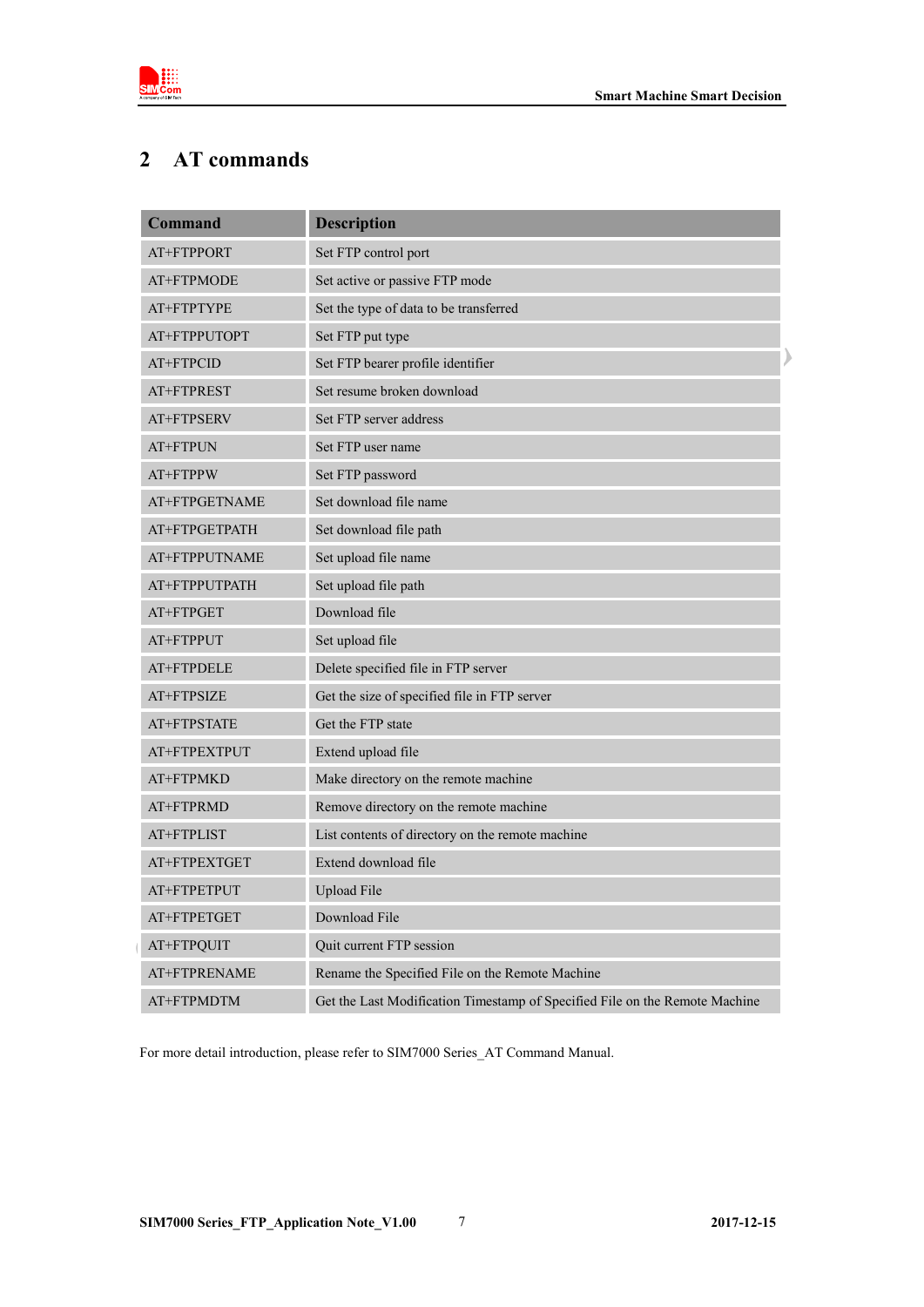

# <span id="page-6-0"></span>**3 Examples**

In the "Grammar" columns of following tables, input of AT commands are in black, module return values are in blue.

## <span id="page-6-1"></span>**3.1 Bearer Configure**

| Grammar                    | <b>Description</b>         |  |
|----------------------------|----------------------------|--|
| AT+SAPBR=3,1,"APN","CMNET" | Configure bearer profile 1 |  |
| <b>OK</b>                  |                            |  |
| $AT+SAPBR=1,1$             | To open bearer             |  |
| OK                         |                            |  |
| $AT+SAPBR=2,1$             | To query bearer            |  |
| +SAPBR:1,1,"10.89.193.1"   |                            |  |
|                            |                            |  |
| OK                         |                            |  |
| $AT+SAPBR=0,1$             | To close bearer            |  |
| <b>OK</b>                  |                            |  |
| 3.2 FTP GET Method         |                            |  |
| $P = 11100$                |                            |  |

## <span id="page-6-2"></span>**3.2 FTP GET Method**

#### Download data from FTP server.

| <b>Grammar</b>              | <b>Description</b>              |
|-----------------------------|---------------------------------|
| $AT+FTPCID=1$               | Set parameters for FTP session. |
| OK                          |                                 |
| AT+FTPSERV="116.228.221.52" |                                 |
| OK                          |                                 |
| $AT+FTPUN="sim.cs1"$        |                                 |
| OK                          |                                 |
| $AT+FTPPW=$ "******"        |                                 |
| OK                          |                                 |
| AT+FTPGETNAME="1K.txt"      |                                 |
| OK                          |                                 |
| AT+FTPGETPATH="/"           |                                 |
| <b>OK</b>                   |                                 |
| $AT+FTPGET=1$               | Open the FTP get session.       |
| OK                          |                                 |
| $+$ FTPGET: 1,1             | Data are available.             |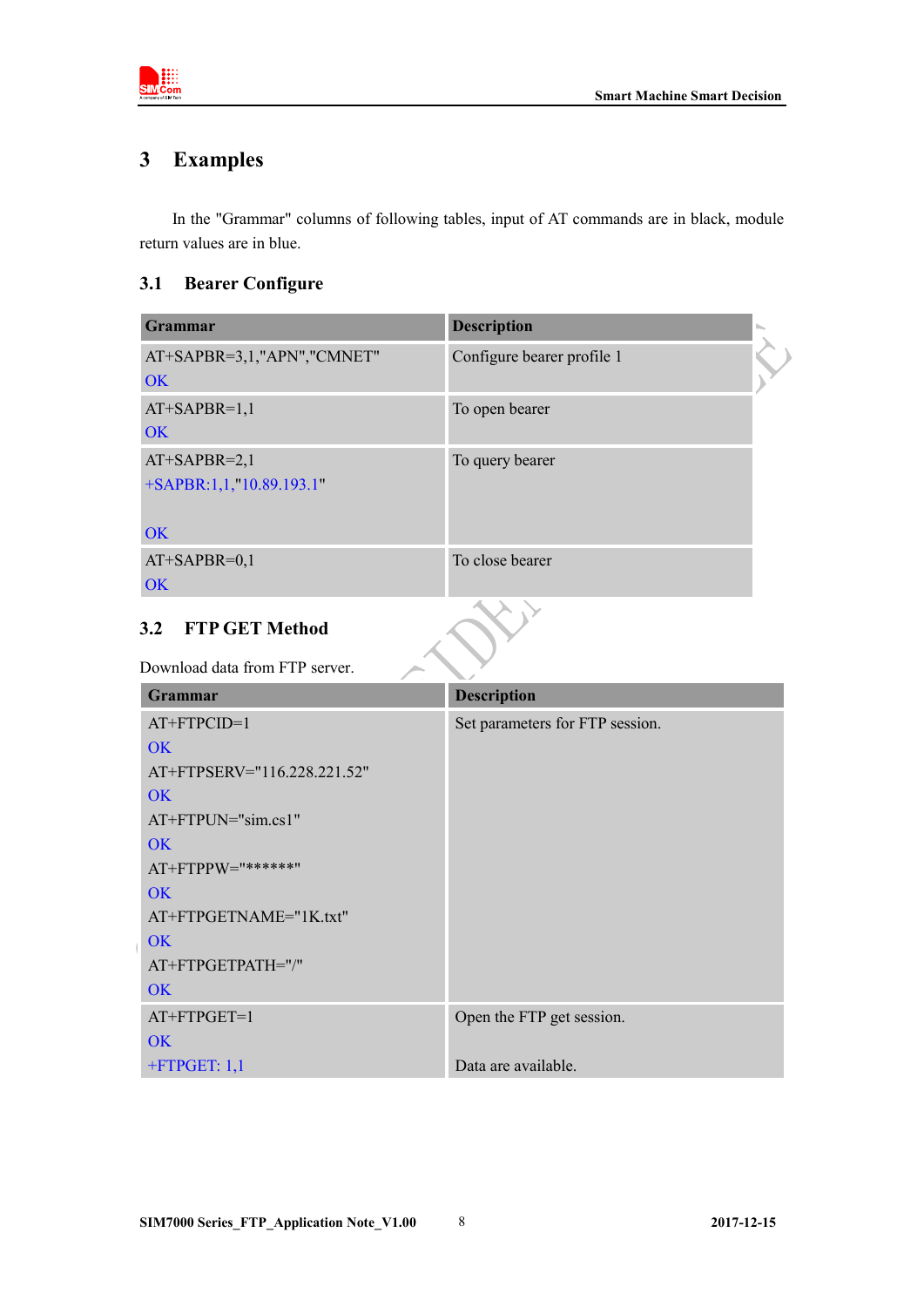

| $AT+FTPGET=2,1024$<br>$+$ FTPGET: 2,50<br>01234567890123456789012345678901234<br>567890123456789<br>OK | Request to read 1024 bytes, but<br>Only 50 bytes are now available. |
|--------------------------------------------------------------------------------------------------------|---------------------------------------------------------------------|
| $AT+FTPGET=2,1024$                                                                                     | Request to read 1024 bytes again.                                   |
| $+$ FTPGET: 2,0                                                                                        | No byte is now available, but it is not the end of                  |
|                                                                                                        | session.                                                            |
| OK                                                                                                     |                                                                     |
| $+$ FTPGET: 1,1                                                                                        | If the module receives data but user do not input                   |
|                                                                                                        | "AT+FTPGET:2, <reqlength>" to read data,</reqlength>                |
|                                                                                                        | "+FTPGE T:1,1" will be shown again in a certain                     |
|                                                                                                        | time.                                                               |
| $AT+FTPGET=2,1024$                                                                                     | Request to read 1024 bytes.                                         |
| +FTPGET: 2,1024                                                                                        | 1024 bytes are now available.                                       |
| 01234567890123456789012345678901234                                                                    |                                                                     |
| 56789012345678901234                                                                                   |                                                                     |
| $\overline{\text{OK}}$                                                                                 |                                                                     |
| $+$ FTPGET:1,0                                                                                         | Data transfer finished. The connection to the FTP                   |
|                                                                                                        | server is closed.                                                   |

## <span id="page-7-0"></span>**3.3 FTP PUT Method**

Upload data to FTP server.

| <b>Grammar</b>              | <b>Description</b>                              |
|-----------------------------|-------------------------------------------------|
| $AT+FTPCID=1$               | Set parameters for FTP session.                 |
| <b>OK</b>                   |                                                 |
| AT+FTPSERV="116.228.221.52" |                                                 |
| OK                          |                                                 |
| $AT+FTPUN="sim.cs1"$        |                                                 |
| <b>OK</b>                   |                                                 |
| $AT+FTPPW="******"$         |                                                 |
| <b>OK</b>                   |                                                 |
| AT+FTPPUTNAME="1K.txt"      |                                                 |
| <b>OK</b>                   |                                                 |
| AT+FTPPUTPATH="/"           |                                                 |
| <b>OK</b>                   |                                                 |
| $AT+FTPPUT=1$               | Open the FTP put session.                       |
| <b>OK</b>                   |                                                 |
| +FTPPUT: $1,1,1360$         | FTP session is ready for uploading. 1360 is the |
|                             | max length of data which can be sent at a time. |
|                             | It depends on the network status.               |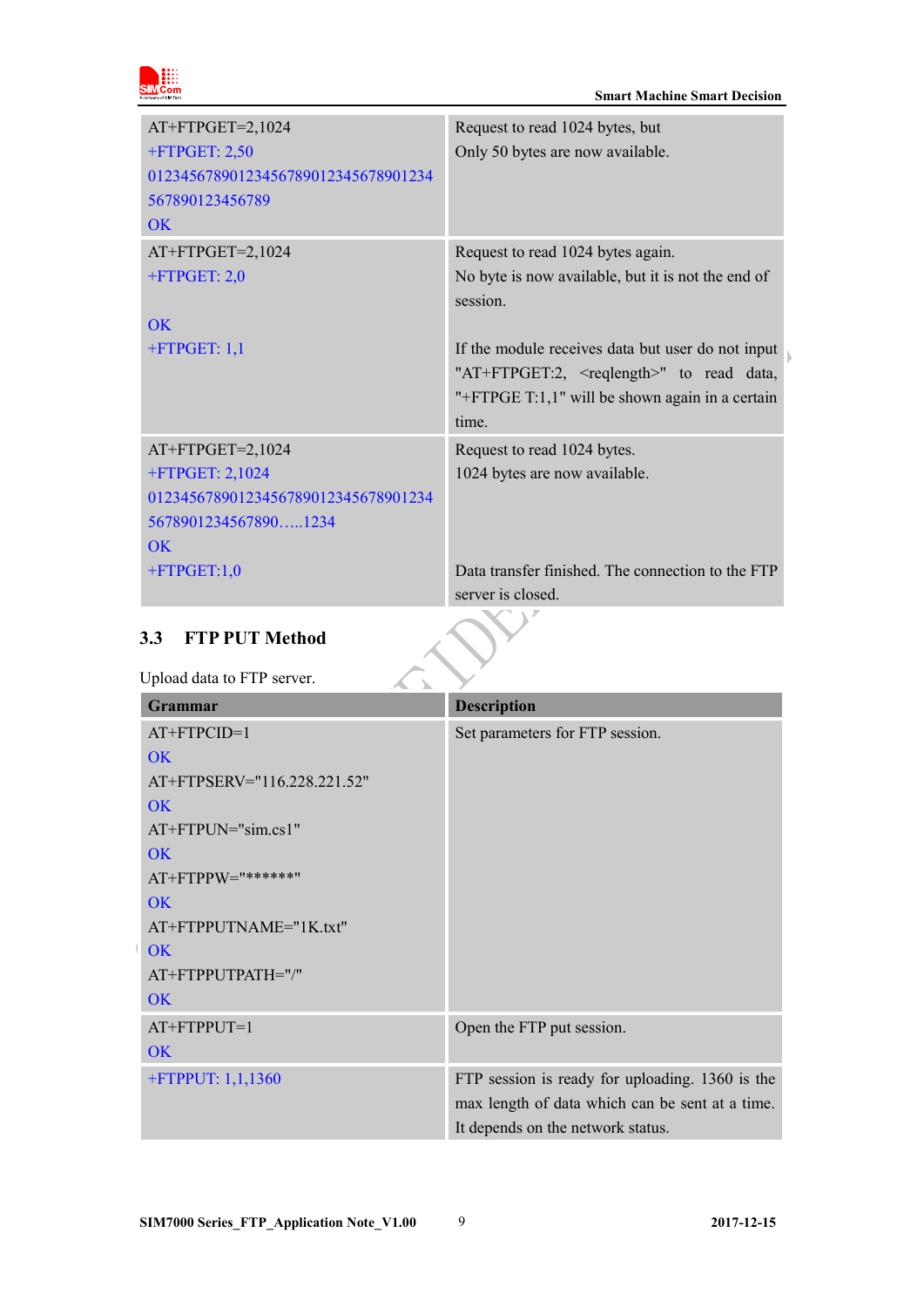

| $AT+FTPPUT=2,100$    | Client requests to send 100 bytes.               |
|----------------------|--------------------------------------------------|
| $+$ FTPPUT: 2,100    | Response indicates that user must input 100      |
|                      | bytes for transferring now.                      |
|                      | It is ready to receive data from UART, and DCD   |
|                      | has been set to low.                             |
| OK                   | All data has been received over, and DCD is set  |
|                      | to high.                                         |
| $+$ FTPPUT: 1,1,1360 | URC indicates that the FTP session is ready to   |
|                      | transfer more data.                              |
| $AT+FTPPUT=2,0$      | No more data will be uploaded, the FTP session   |
| OK.                  | will be closed.                                  |
| $+$ FTPPUT: 1,0      | Data transfer is finished. The connection to the |
|                      | FTP server is closed.                            |

During FTP session, different failure may occur because of bad network environment or other reasons. Some common failure includes timeout failure and wrong password failure.

## <span id="page-8-0"></span>**3.4 FTP Time out**

Time out occurs during FTP session because of different reasons.

| Grammar          | <b>Description</b>                                         |
|------------------|------------------------------------------------------------|
| $AT+FTPGET=1$    | Open the FTP Get session.                                  |
| <b>OK</b>        |                                                            |
| $+$ FTPGET: 1,64 | If the status of the network is poor, it may be            |
|                  | time out.                                                  |
|                  | The connection to the FTP server is closed.                |
|                  |                                                            |
| $AT+FTPGET=1$    | Open the FTP Get session.                                  |
| OK               |                                                            |
| $+$ FTPGET: 1,1  | Data are available.                                        |
| $+$ FTPGET: 1,1  | If customer does not use "AT+FTPGET:2,                     |
| .                | <reqlength>" to read data, "+FTPGE T:1,1" will</reqlength> |
| $+$ FTPGET: 1,1  | be shown again in a certain time.                          |
| $+$ FTPGET: 1,64 | If the user does not read data for a long time, the        |
|                  | session will time out. The connection to the FTP           |
|                  | server is closed.                                          |

## <span id="page-8-1"></span>**3.5 FTP Error**

Error occurs during FTP applications because of wrong parameter setting.

| <b>Grammar</b>        | <b>Description</b> |
|-----------------------|--------------------|
| $AT+FTPPW=$ "3214567" | Set wrong password |
| OK                    |                    |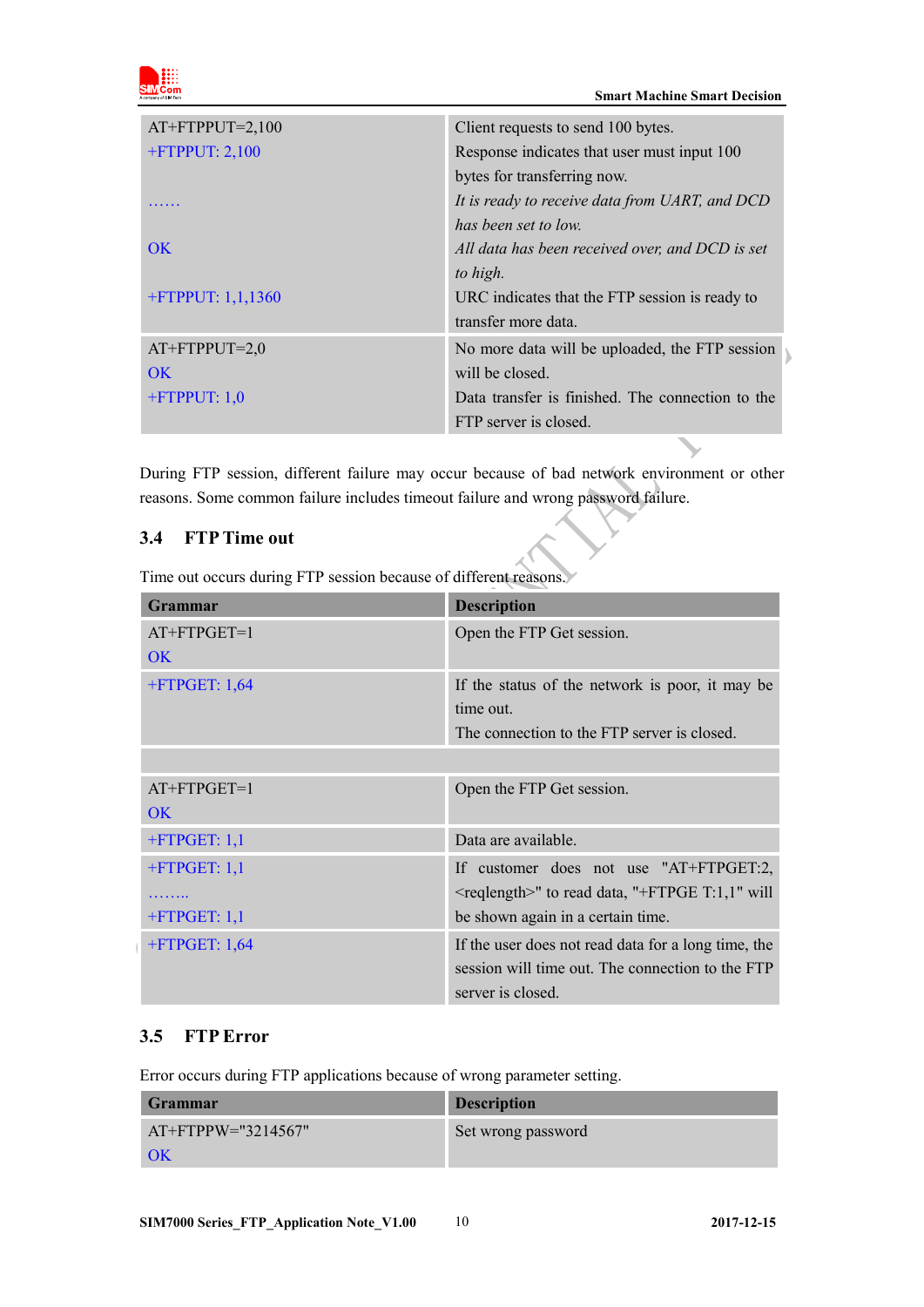

| $\mathcal{M}$ and $\mathcal{M}$ and $\mathcal{M}$ and $\mathcal{M}$ and $\mathcal{M}$ and $\mathcal{M}$ and $\mathcal{M}$ and $\mathcal{M}$ and $\mathcal{M}$ and $\mathcal{M}$ and $\mathcal{M}$ and $\mathcal{M}$ and $\mathcal{M}$ and $\mathcal{M}$ and $\mathcal{M}$ and $\mathcal{M}$ and $\mathcal{M}$ and |                                               |
|-------------------------------------------------------------------------------------------------------------------------------------------------------------------------------------------------------------------------------------------------------------------------------------------------------------------|-----------------------------------------------|
|                                                                                                                                                                                                                                                                                                                   | the FTP server is closed.                     |
| $+$ FTPGET: 1,72                                                                                                                                                                                                                                                                                                  | FTP session password error. The connection to |
| OK                                                                                                                                                                                                                                                                                                                |                                               |
| $AT+FTPGET=1$                                                                                                                                                                                                                                                                                                     | Open the FTP Get session                      |

*Note: Other errors, you can refer to "AT+FTPGET" command in 《SIM7000 Series AT Command Manual*》

## <span id="page-9-0"></span>**3.6 FTP Operation Error**

| Error occurs during FTP applications because of wrong operating. |                                                                             |  |
|------------------------------------------------------------------|-----------------------------------------------------------------------------|--|
| <b>Grammar</b>                                                   | <b>Description</b>                                                          |  |
| $AT+FTPGET=1$<br>OK                                              | Open the FTP Get session.                                                   |  |
| $+$ FTPGET: 1,66                                                 | The parameter of "get file name" is empty. It<br>shows ftp operation error. |  |
| $AT+FTPPUT=1$<br>OK                                              | Open the FTP PUT session.                                                   |  |
| $AT+FTPPUT=1$<br>OK                                              | Open the FTP PUT session again. Show ftp<br>operation error.                |  |
| $+$ FTPPUT: 1,66                                                 |                                                                             |  |

# <span id="page-9-1"></span>**3.7 FTP READ and WRITE Error**

Error occurs before FTP applications because of operating in wrong state.

|  | Grammar                             | <b>Description</b>                            |
|--|-------------------------------------|-----------------------------------------------|
|  | $AT+FTPGET=1$                       | Open the FTP Get session.                     |
|  | <b>OK</b>                           |                                               |
|  | AT+FTPGET=2,1000                    | Read data before "+FTPGET:1,1" is shown.      |
|  | <b>ERROR</b>                        |                                               |
|  | $+$ FTPGET: 1,1                     | Data are available                            |
|  | AT+FTPGET=2,1000                    | Read data after "+FTPGET: 1,1" is shown.      |
|  | $+$ FTPGET: 2,50                    |                                               |
|  | 01234567890123456789012345678901234 |                                               |
|  | 567890123456789                     |                                               |
|  | OK                                  |                                               |
|  | $+$ FTPGET: 1,0                     | Data transfer finished. The connection to the |
|  |                                     | FTP server is closed.                         |
|  | $AT+FTPGET=2,1000$                  | Read data after FTP session is stopped.       |
|  | <b>ERROR</b>                        |                                               |
|  | $AT+FTPPUT=1$                       | Open the FTP PUT session.                     |
|  | OK                                  |                                               |
|  | $AT+FTPPUT=2,1000$                  | Write data before "+FTPPUT: 1,1,1360" is      |
|  | <b>ERROR</b>                        | shown.                                        |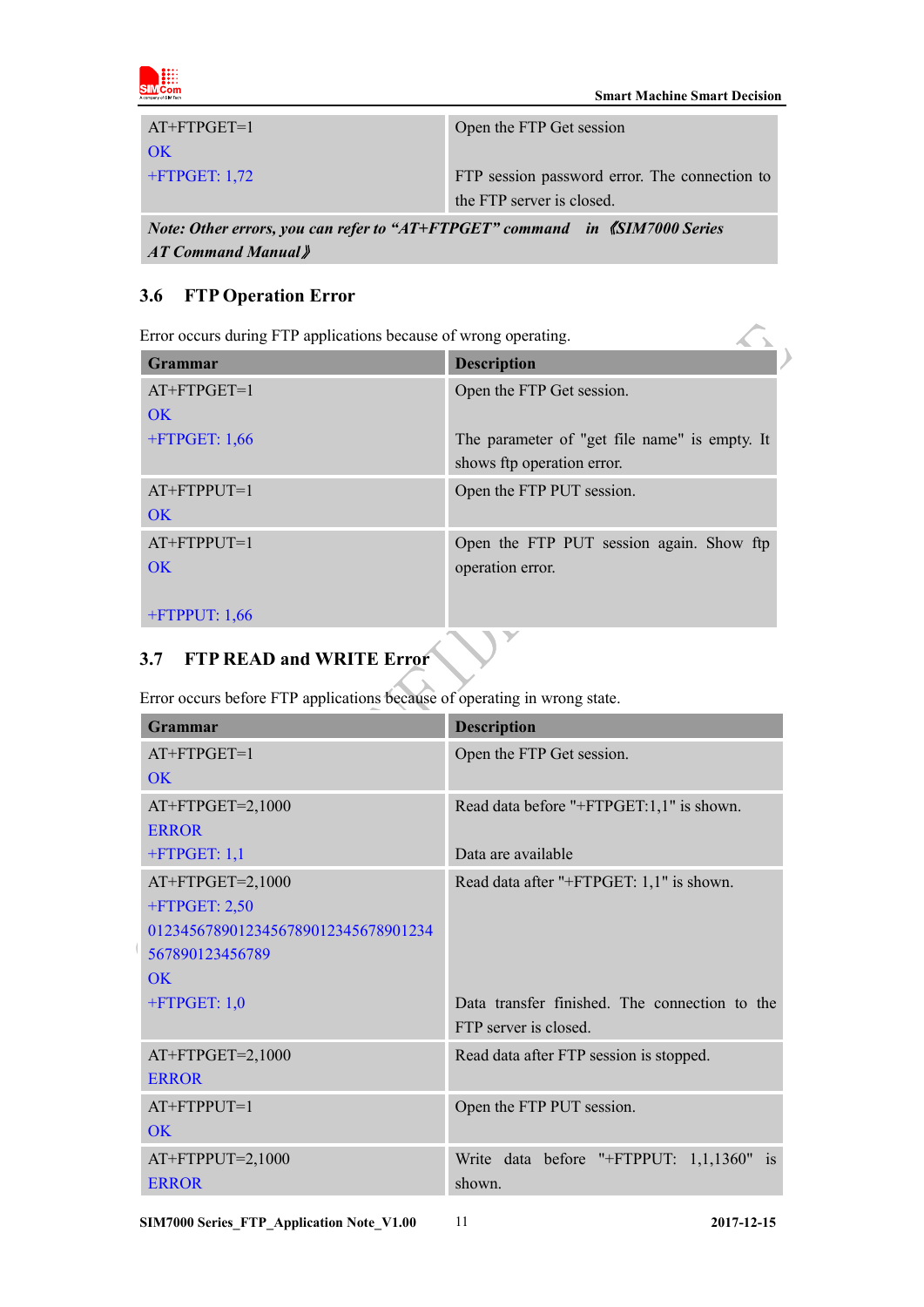

 $\overline{\mathbf{v}}$ 

| $+$ FTPPUT: 1,1,1360 | FTP session is ready for uploading.               |
|----------------------|---------------------------------------------------|
| $AT+FTPPUT=2,100$    | Write data after "+FTPPUT: $1,1,1360$ " is shown. |
| $+$ FTPPUT: 2,100    |                                                   |
| OK.                  |                                                   |
| $AT+FTPPUT=2,0$      | No more data will be uploaded, the FTP session    |
| OK                   | will be closed.                                   |
| $AT+FTPPUT=2,100$    | Write data after FTP session is stopped.          |
| <b>ERROR</b>         |                                                   |

#### <span id="page-10-0"></span>**3.8 Set FTP Download Break Point Parameter**

It provides the method to use FTP broken download resuming function.

| <b>Grammar</b>                 | <b>Description</b>                               |
|--------------------------------|--------------------------------------------------|
| AT+FTPGET=1                    | Open the FTP Get session.                        |
| OK                             |                                                  |
| $+$ FTPGET: 1,1                | Data are available.                              |
| AT+FTPGET=2,1024               | Get data of FTP server.                          |
| +FTPGET: 2,29                  |                                                  |
| wodeceshijieguo, zhgeshigeshia |                                                  |
| OK                             |                                                  |
| $+$ FTPGET: 1,0                | Data transfer finished. The connection to the    |
|                                | FTP server is closed.                            |
| $AT + FTPREST = 20$            | Set the broken point.                            |
| OK                             |                                                  |
| AT+FTPGET=1                    | Open the FTP Get session.                        |
| $\overline{\text{OK}}$         |                                                  |
| $+$ FTPGET: 1,1                | Data are available.                              |
| AT+FTPGET=2,1024               | Get the data begin from the broken point.        |
| $+$ FTPGET: 2,9                |                                                  |
| shigeshia                      |                                                  |
| OK                             |                                                  |
| $+$ FTPGET: 1,0                | Data transfer is finished. The connection to the |
|                                | FTP server is closed.                            |

## <span id="page-10-1"></span>**3.9 FTP DELE Method**

Delete the specified file in FTP server.

| <b>Grammar</b> |
|----------------|
|----------------|

**Description**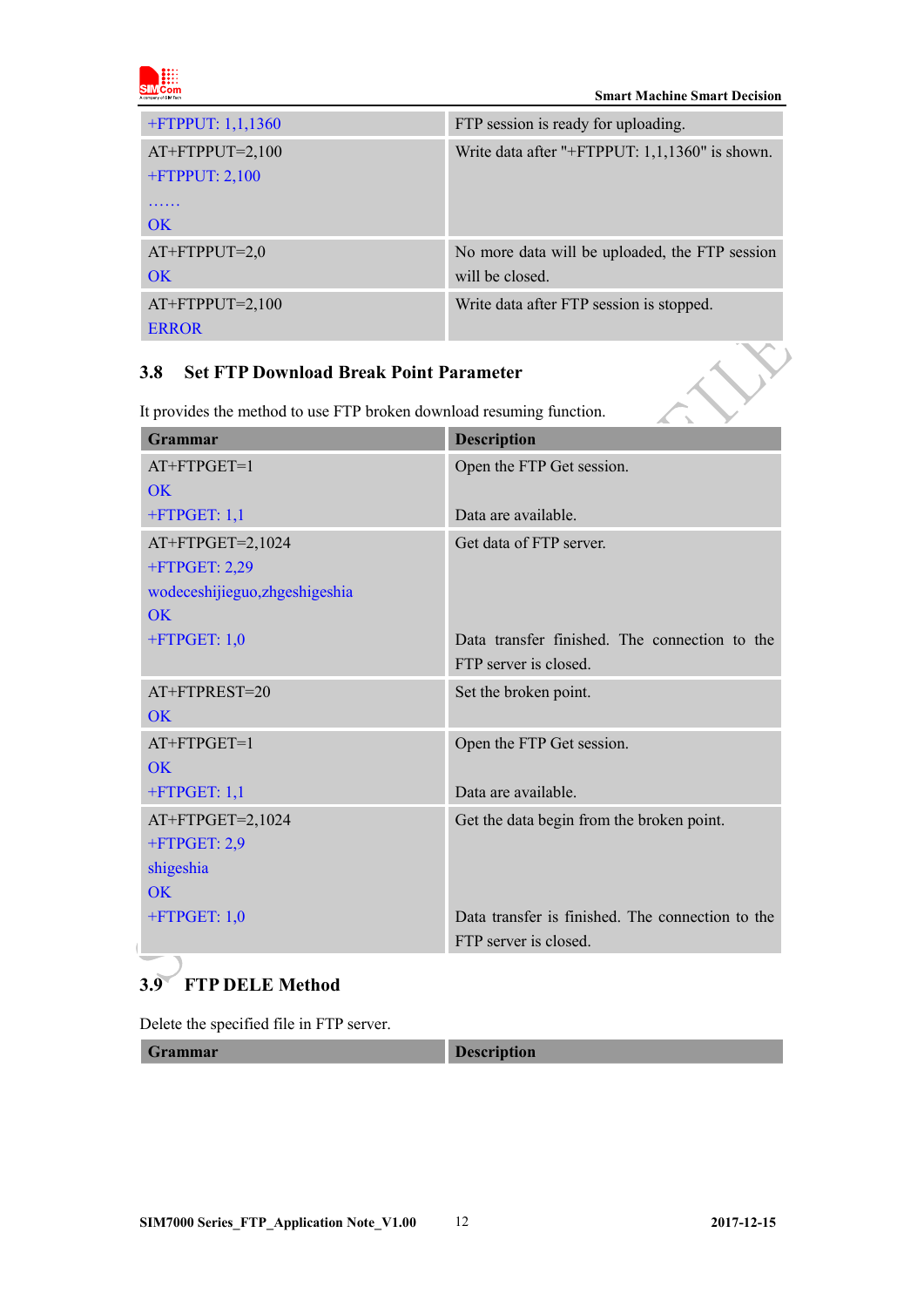

| $AT+FTPCID=1$               | Set parameters for FTP session.                 |
|-----------------------------|-------------------------------------------------|
| OK                          |                                                 |
| AT+FTPSERV="116.228.221.52" |                                                 |
| OK                          |                                                 |
| $AT+FTPUN="sim.cs1"$        |                                                 |
| <b>OK</b>                   |                                                 |
| AT+FTPPW="******"           |                                                 |
| OK                          |                                                 |
| $AT+FTPGETNAME="IK.txt"$    |                                                 |
| OK                          |                                                 |
| AT+FTPGETPATH="/"           |                                                 |
| OK                          |                                                 |
| $AT+FTPDELE=1$              | Open the FTP DELE session.                      |
| OK                          |                                                 |
| +FTPDELE: 1,0               | Delete file finished. The connection to the FTP |
|                             | server is closed.                               |

## <span id="page-11-0"></span>**3.10 FTP SIZE Method**

Get the size of specified file in FTP server.

| <b>Grammar</b>              | <b>Description</b>                               |
|-----------------------------|--------------------------------------------------|
| $AT+FTPCID=1$               | Set parameters for FTP session.                  |
| OK                          |                                                  |
| AT+FTPSERV="116.228.221.52" |                                                  |
| OK                          |                                                  |
| $AT+FTPUN="sim.cs1"$        |                                                  |
| OK                          |                                                  |
| $AT+FTPPW=$ "******"        |                                                  |
| OK                          |                                                  |
| AT+FTPGETNAME="1K.txt"      |                                                  |
| OK                          |                                                  |
| AT+FTPGETPATH="/"           |                                                  |
| <b>OK</b>                   |                                                  |
| AT+FTPSIZE                  | Open the FTP SIZE session.                       |
| OK                          |                                                  |
| $+$ FTPSIZE: 1,0,1024       | Get the size of file finished. The connection to |
|                             | the FTP server is closed.                        |

### <span id="page-11-1"></span>**3.11 FTP MKD and RMD Method**

Make and remove directory on the remote machine.

| Grammar | R<br><b>Description</b> |
|---------|-------------------------|
|         |                         |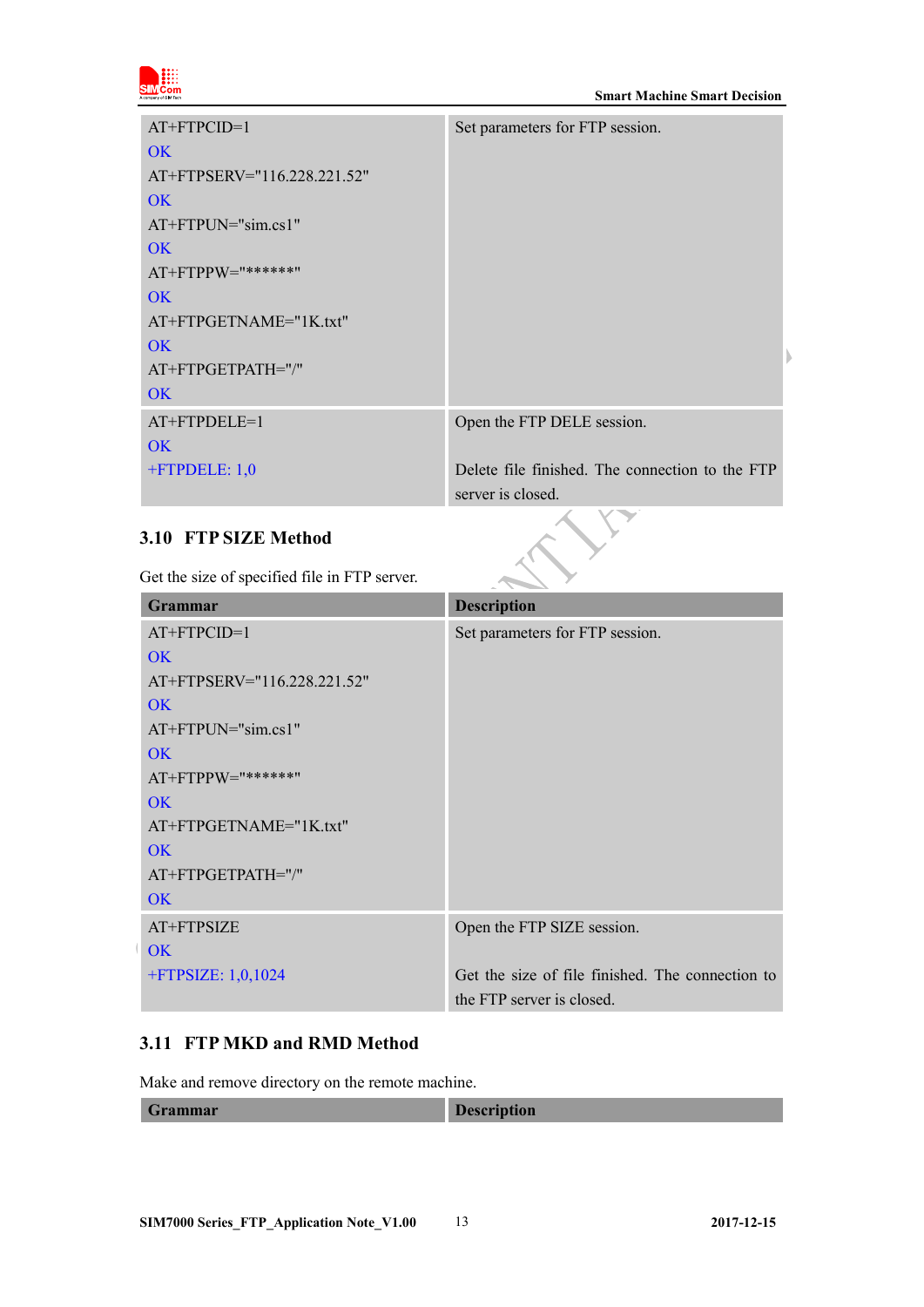

| $AT+FTPCID=1$               | Set parameters for FTP session.                 |
|-----------------------------|-------------------------------------------------|
| OK                          |                                                 |
| AT+FTPSERV="116.228.221.52" |                                                 |
| OK                          |                                                 |
| AT+FTPUN="sim.cs1"          |                                                 |
| OK                          |                                                 |
| AT+FTPPW="******"           |                                                 |
| <b>OK</b>                   |                                                 |
| AT+FTPGETPATH="/test"       |                                                 |
| <b>OK</b>                   |                                                 |
| AT+FTPMKD                   | Open the FTP session.                           |
| <b>OK</b>                   |                                                 |
| $+$ FTPMKD: $1,0$           | The directory "test" is made on the remote      |
|                             | machine                                         |
| AT+FTPRMD                   | Open the FTP session                            |
| OK.                         |                                                 |
| $+$ FTPRMD: $1,0$           | The directory "test" is removed from the remote |
|                             | machine                                         |

## <span id="page-12-0"></span>**3.12 FTP LIST Session**

List contents of remote directory.

| <b>Grammar</b>              | <b>Description</b>              |
|-----------------------------|---------------------------------|
| $AT+FTPCID=1$               | Set parameters for FTP session. |
| <b>OK</b>                   |                                 |
| AT+FTPSERV="116.228.221.52" |                                 |
| <b>OK</b>                   |                                 |
| $AT+FTPUN="sim.cs1"$        |                                 |
| <b>OK</b>                   |                                 |
| AT+FTPPW="******"           |                                 |
| <b>OK</b>                   |                                 |
| AT+FTPGETNAME="1K.txt"      |                                 |
| <b>OK</b>                   |                                 |
| AT+FTPGETPATH="/"           |                                 |
| <b>OK</b>                   |                                 |
| AT+FTPLIST=1                | Open the FTP session.           |
| <b>OK</b>                   |                                 |
| $+$ FTPLIST: 1,1            | Data are available              |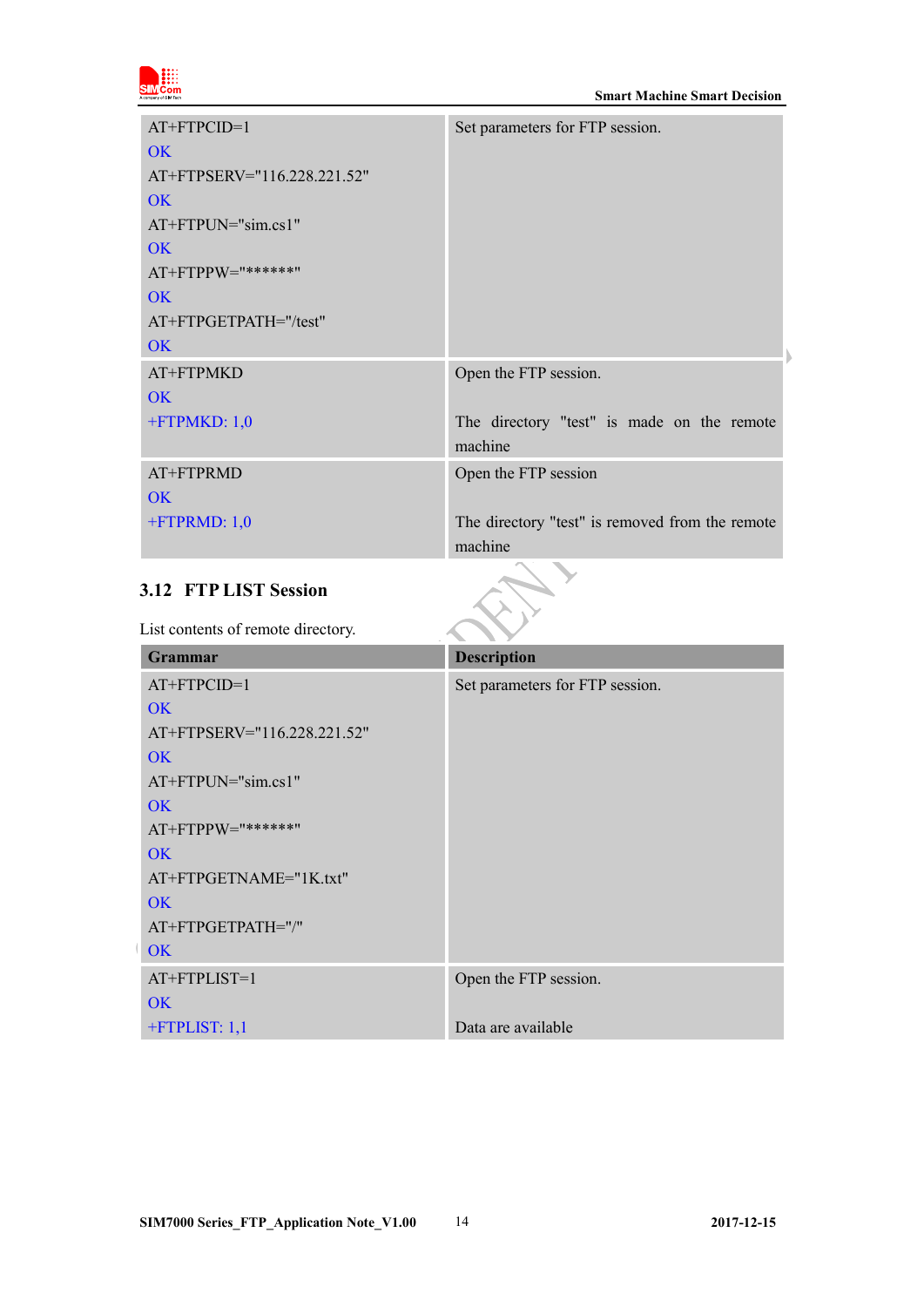

| AT+FTPLIST=2,1024<br>$+$ FTPLIST: 2,126<br>total 0<br>$d$ rw-rw-rw- 1 user group 0 Oct 12<br>14:58.<br>drw-rw-rw- 1 user group 0 Oct 12<br>14:58<br>OK                                               | Request to read 1024 bytes, but only 126 bytes<br>are now available        |
|------------------------------------------------------------------------------------------------------------------------------------------------------------------------------------------------------|----------------------------------------------------------------------------|
| +FTPLIST: 1,0                                                                                                                                                                                        | Data transfer finished. The connection to the<br>remote machine is closed  |
| AT+FTPGETPATH="/1K.txt"<br>OK                                                                                                                                                                        | Get the information of a certain file "1K.txt"                             |
| AT+FTPLIST=1                                                                                                                                                                                         | Open the FTP session.                                                      |
| <b>OK</b><br>$+$ FTPLIST: 1,1                                                                                                                                                                        | Data are available.                                                        |
| AT+FTPLIST=2,1024<br>+FTPLIST:2,78<br><b>Example 1</b> <i>zhangkun</i><br>$\vert$ 1<br>$-TW-TW---$<br>simcom 8807854 Mar 19 13:31 /1K.txt<br><b>OK</b><br>//Returns information of the file "1K.txt" | Request to read 1024 bytes, in fact only 78 bytes<br>are now available.    |
| $+$ FTPLIST: 1,0                                                                                                                                                                                     | Data transfer finished. The connection to the<br>remote machine is closed. |

# <span id="page-13-0"></span>**3.13 FTP Extend PUT Method**

Extend Upload data to the remote machine.

| <b>Grammar</b>              | <b>Description</b>              |
|-----------------------------|---------------------------------|
| $AT+FTPCID=1$               | Set parameters for FTP session. |
| OK                          |                                 |
| AT+FTPSERV="116.228.221.52" |                                 |
| OK                          |                                 |
| $AT+FTPUN="sim.cs1"$        |                                 |
| OK                          |                                 |
| AT+FTPPW="******"           |                                 |
| OK                          |                                 |
| AT+FTPPUTNAME="1K.txt"      |                                 |
| OK                          |                                 |
| AT+FTPPUTPATH="/"           |                                 |
| OK                          |                                 |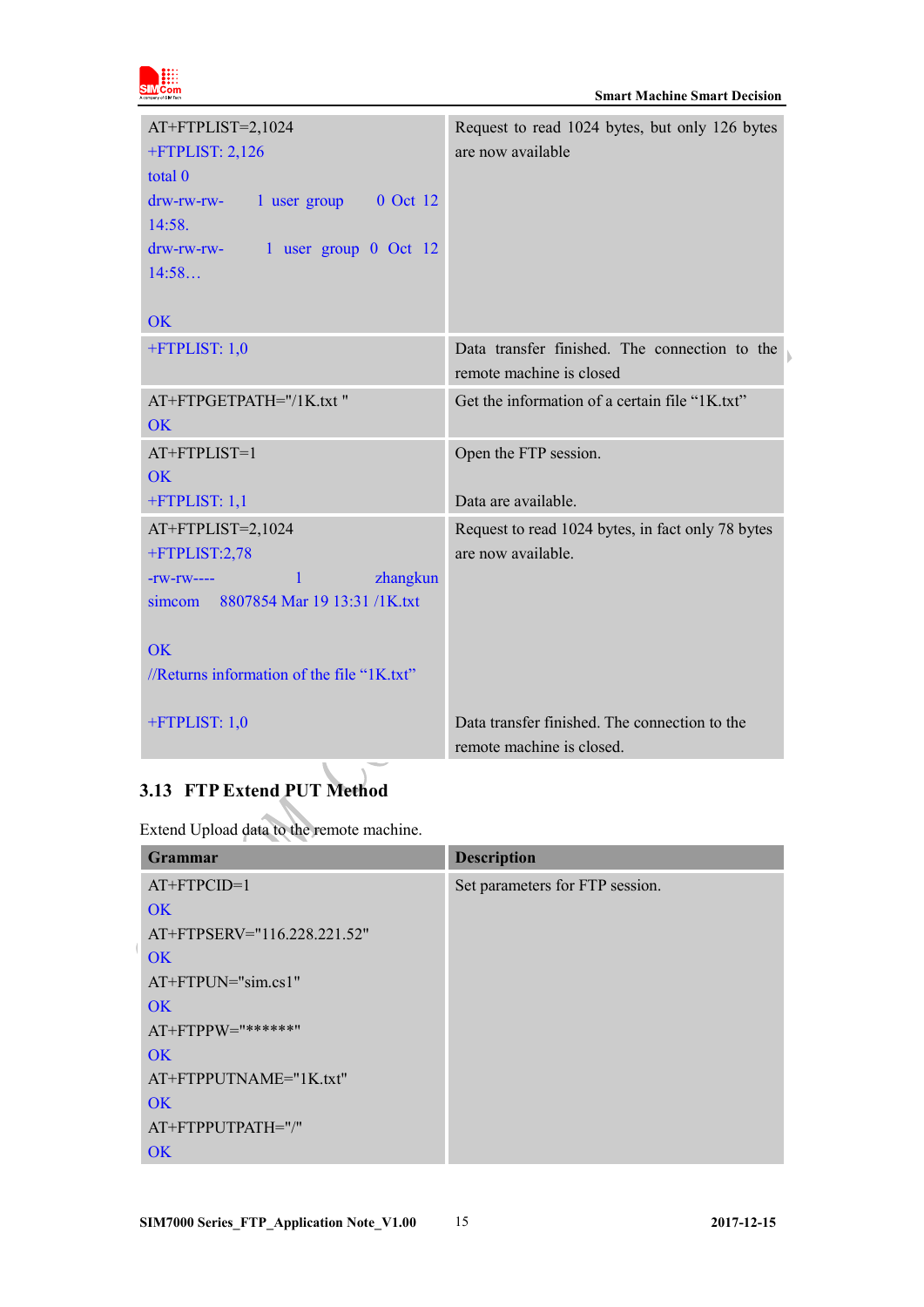

| AT+FTPEXTPUT=1<br><b>OK</b>                                    | Set FTP to extend put method.                                                                                                                                                                                       |
|----------------------------------------------------------------|---------------------------------------------------------------------------------------------------------------------------------------------------------------------------------------------------------------------|
| AT+FTPEXTPUT=2,0,1024,10000<br>+FTPEXTPUT: 0,1024<br><b>OK</b> | Client requests to send 1024 bytes.<br>Response indicates that user must input 1024<br>bytes for transferring. It is saved in the module.<br>It is ready to receive data from UART, and DCD<br>has been set to low. |
|                                                                | All data has been received over, and DCD is set<br>to high.                                                                                                                                                         |
| $AT+FTPPUT=1$<br>$\overline{\text{OK}}$                        | Open the FTP PUT session. Waiting for the<br>module to upload the data to the remote<br>machine.                                                                                                                    |
| $+$ FTPPUT: 1,0                                                | Data transfer finished. The connection to the<br>remote machine is closed                                                                                                                                           |
| AT+FTPEXTPUT=0<br>$\overline{\text{OK}}$                       | Set FTP to normal put method                                                                                                                                                                                        |
| 3.14 FTP Extend GET Method<br>Extend Download File             |                                                                                                                                                                                                                     |

## <span id="page-14-0"></span>**3.14 FTP Extend GET Method**

Extend Download File

| <b>Grammar</b>              | <b>Description</b>                             |
|-----------------------------|------------------------------------------------|
| AT+FTPCID=1                 | Set parameters for FTP session.                |
| OK                          |                                                |
| AT+FTPSERV="116.228.221.52" |                                                |
| <b>OK</b>                   |                                                |
| AT+FTPUN="sim.cs1"          |                                                |
| <b>OK</b>                   |                                                |
| AT+FTPPW="******"           |                                                |
| OK                          |                                                |
| AT+FTPGETNAME="test.txt"    |                                                |
| <b>OK</b>                   |                                                |
| AT+FTPGETPATH="/"           |                                                |
| <b>OK</b>                   |                                                |
| AT+FTPEXTGET=1              | Open the FTP session.                          |
| <b>OK</b>                   |                                                |
| AT+FTPEXTGET?               | Query progress of FTP session                  |
| +FTPEXTGET: 1,64136         | FTP session running, 64136 bytes data has been |
|                             | download.                                      |
| <b>OK</b>                   |                                                |
| +FTPEXTGET: 1,0             | File download succeed.                         |
| AT+FTPEXTGET=3,0,174125     | Output receive data from position 0, length    |
| +FTPEXTGET: 3,174125        | 174125                                         |
| .                           | Output data                                    |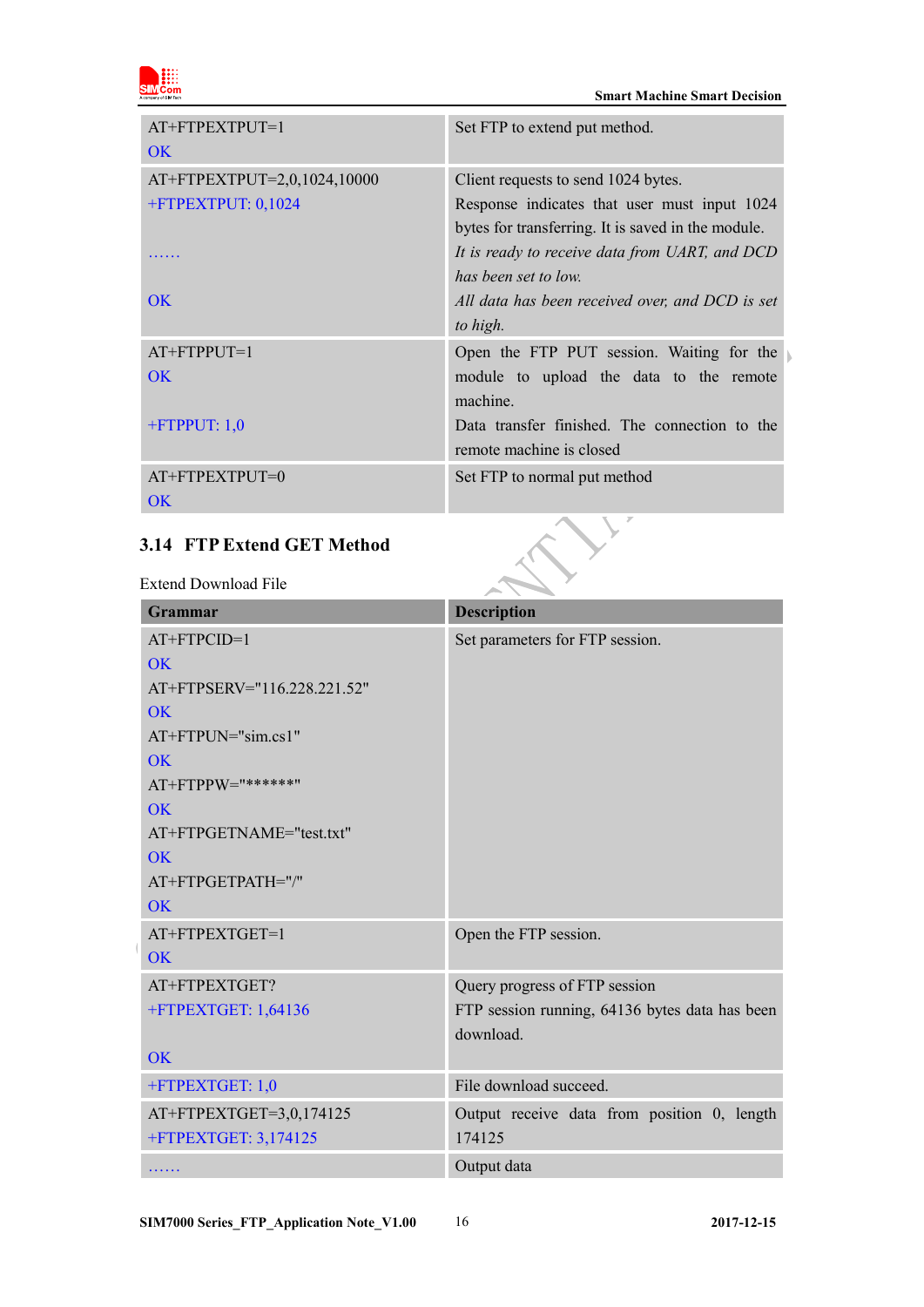

|                  | Finish output  |
|------------------|----------------|
| $AT+FTPEXTGET=0$ | End FTPEXTGET. |
|                  |                |

### <span id="page-15-0"></span>**3.15 FTP ETPUT Method**

Load file in RAM from file system then upload with FTPPUT.

| Grammar                     | <b>Description</b>                                |
|-----------------------------|---------------------------------------------------|
| AT+FTPCID=1                 | Set parameters for FTP session.                   |
| <b>OK</b>                   |                                                   |
| AT+FTPSERV="116.228.221.52" |                                                   |
| $\overline{\text{OK}}$      |                                                   |
| AT+FTPUN="sim.cs1"          |                                                   |
| $\overline{\text{OK}}$      |                                                   |
| AT+FTPPW="******"           |                                                   |
| <b>OK</b>                   |                                                   |
| AT+FTPPUTNAME="test.txt"    |                                                   |
| <b>OK</b>                   |                                                   |
| AT+FTPPUTPATH="/"           |                                                   |
| <b>OK</b>                   |                                                   |
| AT+FTPETPUT=1               | Start FTP etput session                           |
| <b>OK</b>                   |                                                   |
| +FTPETPUT: 1,1              | FTP session is ready for uploading.               |
| AT+FTPETPUT=2               | Client requests to send data.                     |
| <b>OK</b>                   | Response indicates that user must input data for  |
|                             | transferring now.                                 |
| +FTPETPUT:2,1               |                                                   |
| .                           | It is ready to receive data from UART, and DCD    |
|                             | has been set to low.                              |
| $<$ ETX $>$                 | To notify the module that all data has been sent, |
|                             | switch from data mode to command mode             |
| OK                          | All data has been received over, and DCD is set   |
|                             | to high.                                          |
| +FTPETPUT:1,0               | Data transfer finished. The connection to the     |
|                             | remote machine is closed.                         |

#### <span id="page-15-1"></span>**3.16 FTP ETGET Method**

Download data from the remote machine.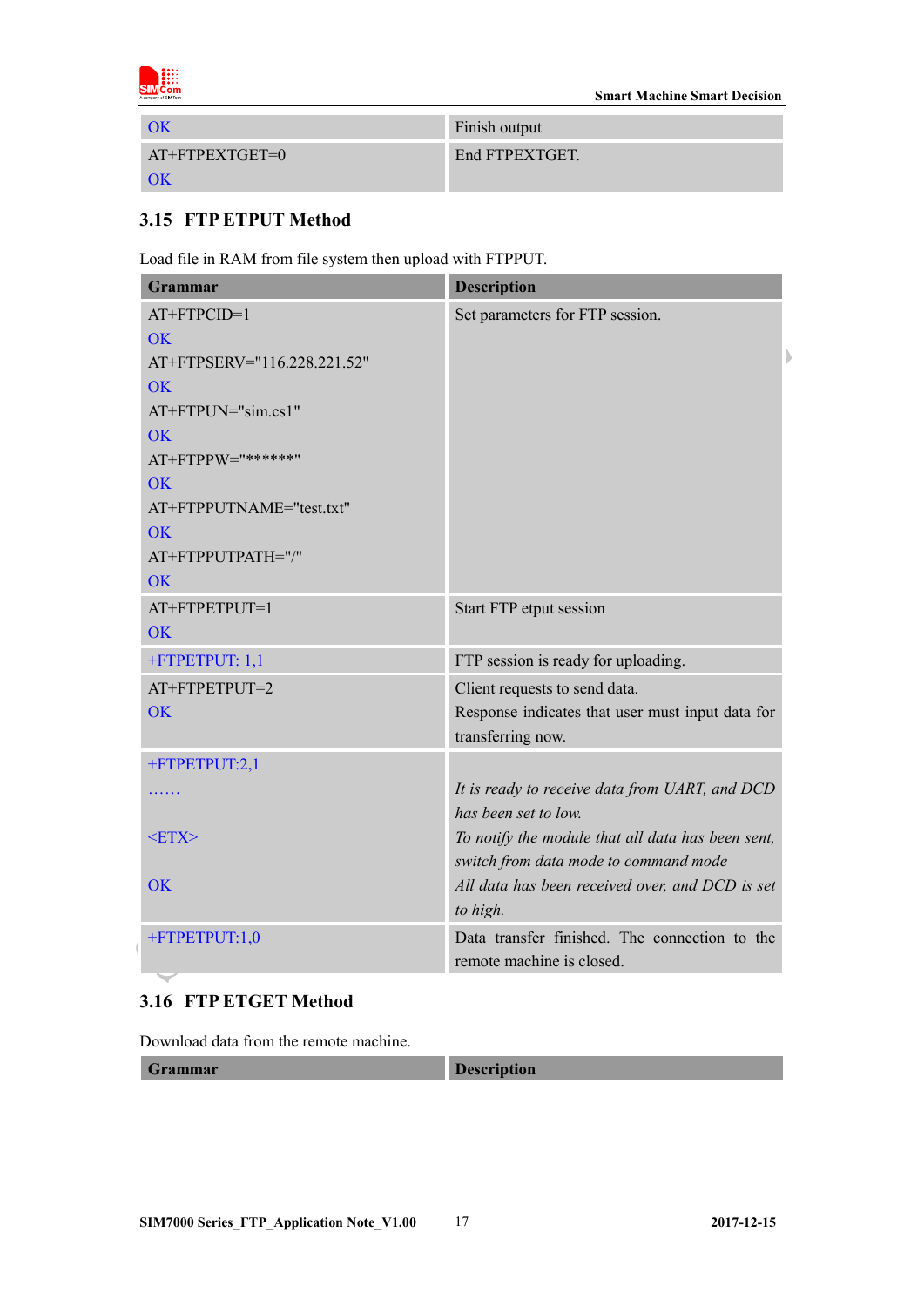

| $AT+FTPCID=1$                       | Set parameters for FTP session.                    |
|-------------------------------------|----------------------------------------------------|
| $\overline{\text{OK}}$              |                                                    |
| AT+FTPSERV="116.228.221.52"         |                                                    |
| OK                                  |                                                    |
| $AT+FTPUN="sim.cs1"$                |                                                    |
| OK                                  |                                                    |
| AT+FTPPW="******"                   |                                                    |
| OK                                  |                                                    |
| AT+FTPGETNAME="test.txt"            |                                                    |
| OK                                  |                                                    |
| AT+FTPGETPATH="/"                   |                                                    |
| OK                                  |                                                    |
| AT+FTPETGET=1                       | Start FTP etget session                            |
| OK                                  |                                                    |
| +FTPETGET: 1,1                      | Enter data transfer mode.                          |
| 01234567890123456789012345678901234 | Data transfer finished. The connection to the      |
| 56789012345678901234                | remote machine is closed.                          |
| $<$ ETX $>$                         | To notify the user that all data transfer has been |
|                                     | finished, switch from data mode to command         |
|                                     | mode.                                              |
| +FTPETGET:1,0                       |                                                    |

# <span id="page-16-0"></span>**3.17 FTPQUIT Method**

## Quit current FTP session

| <b>Grammar</b>              | <b>Description</b>              |
|-----------------------------|---------------------------------|
| AT+FTPCID=1                 | Set parameters for FTP session. |
| OK                          |                                 |
| AT+FTPSERV="116.228.221.52" |                                 |
| OK                          |                                 |
| AT+FTPUN="sim.cs1"          |                                 |
| OK                          |                                 |
| AT+FTPPW="******"           |                                 |
| <b>OK</b>                   |                                 |
| AT+FTPGETNAME="1K.txt"      |                                 |
| OK                          |                                 |
| AT+FTPGETPATH="/"           |                                 |
| <b>OK</b>                   |                                 |
| AT+FTPGET=1                 | Open the FTP session.           |
| <b>OK</b>                   |                                 |
| AT+FTPQUIT                  | Quit FTP session                |
| <b>OK</b>                   |                                 |
| $+$ FTPGET: 1,80            | Manual quit FTP session         |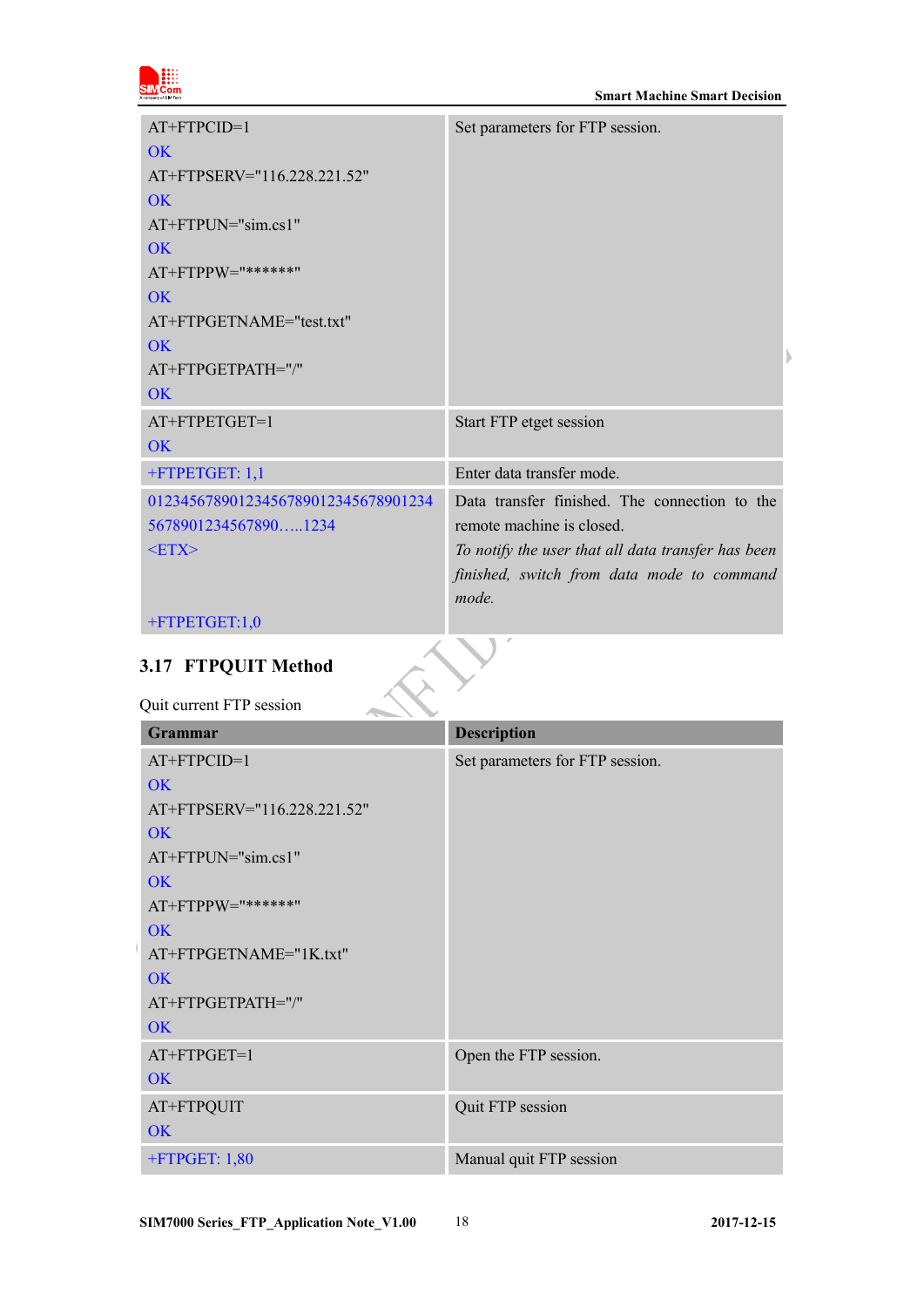

#### <span id="page-17-0"></span>**3.18 FTP Rename Method**

Rename the specified file of remote machine.

| <b>Grammar</b>              | <b>Description</b>                   |
|-----------------------------|--------------------------------------|
| AT+FTPCID=1                 | Set parameters for FTP session.      |
| OK                          |                                      |
| AT+FTPSERV="116.228.221.52" |                                      |
| $\overline{\text{OK}}$      |                                      |
| AT+FTPUN="sim.cs1"          |                                      |
| OK                          |                                      |
| AT+FTPPW="******"           |                                      |
| $\overline{\text{OK}}$      |                                      |
| AT+FTPGETPATH="/"           |                                      |
| OK                          |                                      |
| AT+FTPGETNAME="1K.txt"      | The old file name is "1K.txt"        |
| $\overline{\text{OK}}$      |                                      |
| AT+FTPPUTNAME="1.txt"       | The new file name is "1.txt"         |
| $\overline{\text{OK}}$      |                                      |
| AT+FTPRENAME                | Execute rename function.             |
| OK                          | Rename the file "1K.txt" to "1.txt". |
| +FTPRENAME:1,0              | Rename action succeed.               |
|                             | The file was renamed successfully    |
|                             |                                      |

## <span id="page-17-1"></span>**3.19 FTP MDTM Method**

Get the last modification timestamp of specified file on the remote machine.

| <b>Grammar</b>              | <b>Description</b>                   |
|-----------------------------|--------------------------------------|
| $AT+FTPCID=1$               | Set parameters for FTP session.      |
| OK                          |                                      |
| AT+FTPSERV="116.228.221.52" |                                      |
| OK                          |                                      |
| $AT+FTPUN="sim.cs1"$        |                                      |
| OK                          |                                      |
| $AT+FTPPW="******"$         |                                      |
| OK                          |                                      |
| AT+FTPGETNAME="1K.txt"      |                                      |
| OK                          |                                      |
| AT+FTPGETPATH="/"           |                                      |
| OK                          |                                      |
| AT+FTPMDTM                  | Get the last modification timestamp. |
| OK.                         |                                      |
| +FTPMDTM:1,0,20140409060951 | Return the timestamp successfully.   |

 $\overline{\phantom{0}}$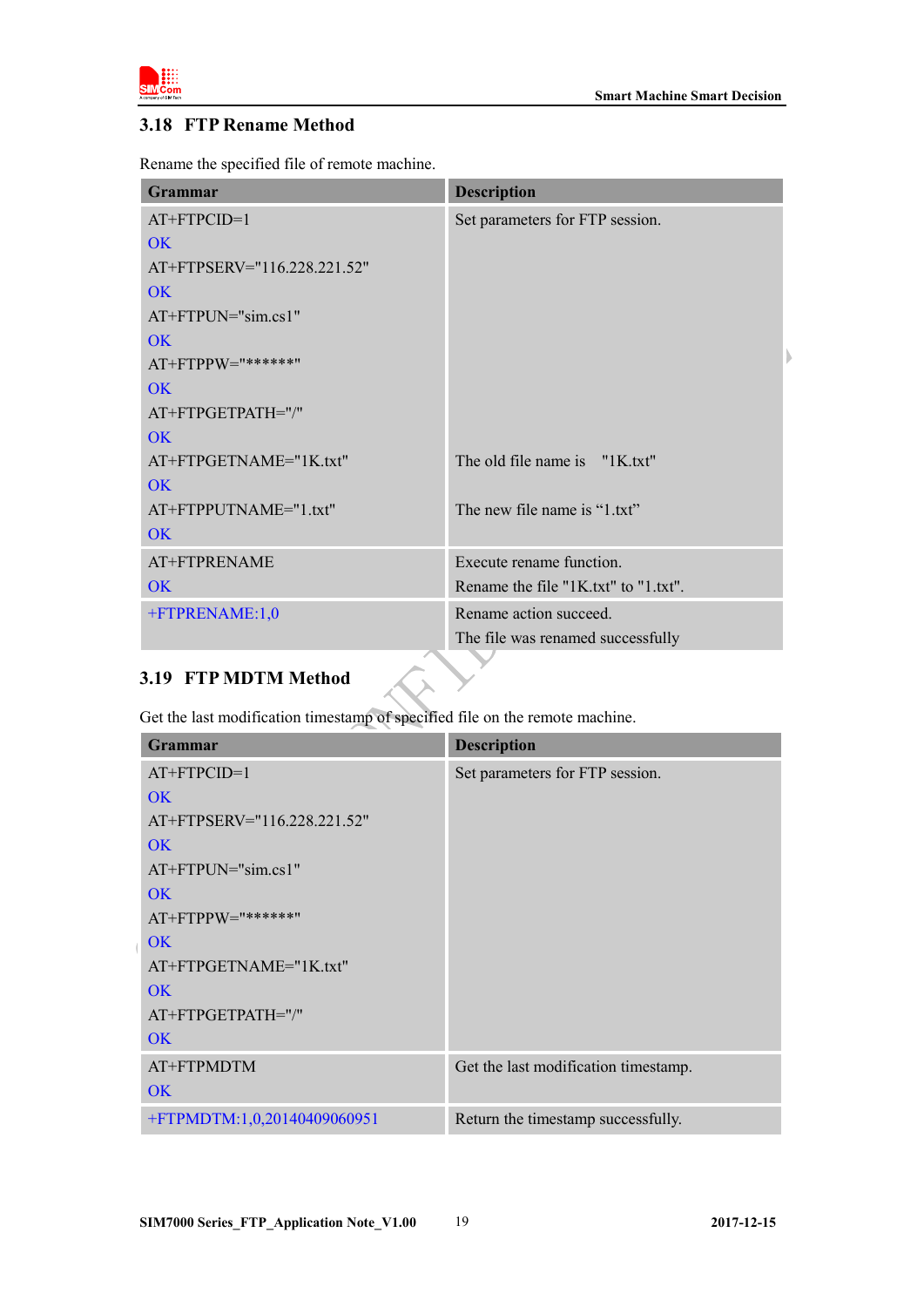

# <span id="page-18-0"></span>**Appendix**

#### <span id="page-18-1"></span>**A. Related Documents**

| <b>SN</b> | Document name                    | Remark |
|-----------|----------------------------------|--------|
|           | SIM7000 Series AT Command Manual |        |
|           |                                  |        |

#### <span id="page-18-2"></span>**B. Terms and Abbreviations**

| Abbreviation | <b>Description</b>           |
|--------------|------------------------------|
| FTP          | File Transfer Protocol       |
| APN          | Access Point Name            |
| <b>GPRS</b>  | General Packet Radio Service |
| <b>PDP</b>   | Packet Data Protocol         |
|              |                              |